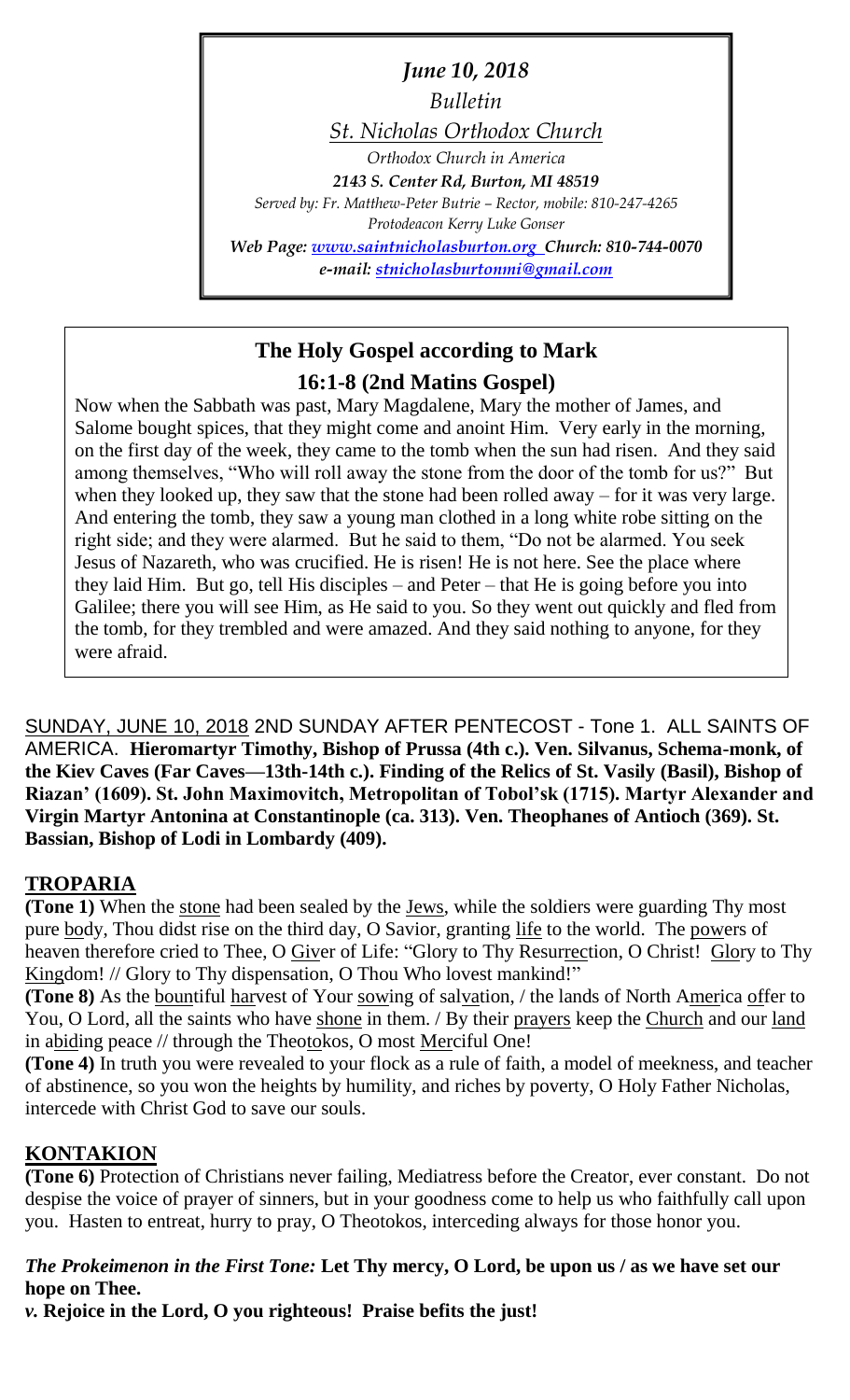### **THE READING FROM THE EPISTLE OF THE HOLY APOSTLE PAUL TO THE**

**ROMANS (2:10-16)** Brethren: glory and honor and peace for everyone who does good, the Jew first and also the Greek. For God shows no partiality. All who have sinned without the law will also perish without the law, and all who have sinned under the law will be judged by the law. For it is not the hearers of the law who are righteous before God, but the doers of the law who will be justified. When Gentiles who have not the law do by nature what the law requires, they are a law to themselves, even though they do not have the law. They show that what the law requires is written on their hearts, while their conscience also bears witness and their conflicting thoughts accuse or perhaps excuse them on that day when, according to my gospel, God judges the secrets of men by Christ Jesus.

#### *Alleluia, Tone 1*

- *v.* **God gives vengeance to me, and subdues people under me.**
- *v.* **He magnifies the salvation of the king, and deals mercifully with His Christ, with David and his seed forever.**

#### **THE HOLY GOSPEL ACCORDING TO MATTHEW (4:18-23)**

At that time, as Jesus walked by the Sea of Galilee, he saw two brothers, Simon who is called Peter and Andrew his brother, casting a net into the sea; for they were fishermen. And he said to them, "Follow me, and I will make you fishers of men." Immediately they left their nets and followed him.

And going on from there he saw two other brothers, James the son of Zebedee and John his brother, in the boat with Zebedee their father, mending their nets, and he called them. Immediately they left the boat and their father, and followed him. And he went about all Galilee, teaching in their synagogues and preaching the gospel of the kingdom and healing every disease and every infirmity among the people.

#### **COMMUNION HYMN**

Praise the Lord from the heavens, praise Him in the highest! Alleluia! Alleluia! Alleluia! **ALL SAINTS OF NORTH AMERICA**

On the second Sunday after Pentecost, each local Orthodox Church commemorates all the saints, known and unknown, who have shone forth in its territory. Accordingly, the Orthodox Church in America remembers the saints of

North America on this day. Although it is a relatively young church, the Orthodox Church in America has produced saints in nearly all of the six major categories of saints: Apostles (and Equals of the Apostles); Martyrs (and Confessors); Prophets; Hierarchs; Monastic Saints; and the Righteous.

Saint Herman of Alaska (December 13, August 9), was a member of the first mission of Orthodox monks from Russia to Alaska and fell asleep in the Lord in 1837. The Martyr Juvenal was killed near Lake Iliamna by natives in 1799, thus becoming the first Orthodox Christian to shed his blood for Christ in the New World. In 1816, Saint Peter was put to death by Spanish missionaries in California when he refused to convert to Roman Catholicism.

Missionary efforts continued in the nineteenth century, with outreach to the native peoples of Alaska. Two of the most prominent laborers in Christ's Vineyard were Saint Innocent Veniaminov (March 31 and October 6) and Saint Jacob Netsvetov (July 26), who translated Orthodox services and books into the native languages.

As the nineteenth century was drawing to a close, an event of enormous significance for the North American Church took place. On March 25, 1891, Bishop Vladimir went to Minneapolis to receive Saint Alexis Toth (May 7) and 361 of his parishioners into the Orthodox Church. Saint Tikhon (Belavin), the future Patriarch of Moscow (April 7, October 9), came to America as bishop of the diocese of the Aleutians and Alaska in September 1898. As the only Orthodox bishop on the continent, Saint Tikhon traveled extensively throughout North America in order to minister to his widely scattered and diverse flock. He realized that the local church here could not be a permanent extension of the Russian Church. Therefore, he focused his efforts on giving the American Church a diocesan and parish structure which would help it mature and grow. Saint Tikhon returned to Russia in 1907, and was elected as Patriarch of Moscow ten years later and reposed in 1925.

Saint Raphael of Brooklyn (February 27) was the first Orthodox bishop to be consecrated in North America. He was consecrated by Bishop Tikhon and Bishop Innocent (Pustynsky) at Saint Nicholas Cathedral in New York on March 13, 1904. As Bishop of Brooklyn, Saint Raphael was a trusted and capable assistant to Saint Tikhon in his archpastoral ministry. Saint Raphael reposed on February 27, 1915.

In the twentieth century, in the aftermath of the Russian Revolution, countless men, women, and children received the crown of martyrdom rather than renounce Christ. Saints John Kochurov (October 31) and Alexander Hotovitzky (December 4 and August 7) both served the Church in North America before going back to Russia. Saint John became the first clergyman to be martyred in Russia on October 31, 1917 in Saint Petersburg. Saint Alexander Hotovitzky, who served in America until 1914, was killed in 1937.

In addition to the saints listed above, we also honor those saints who are known only to God, and have not been recognized officially by the Church. As we contemplate the lives of these saints, let us remember that we are also called by God to a life of holiness. *oca.org*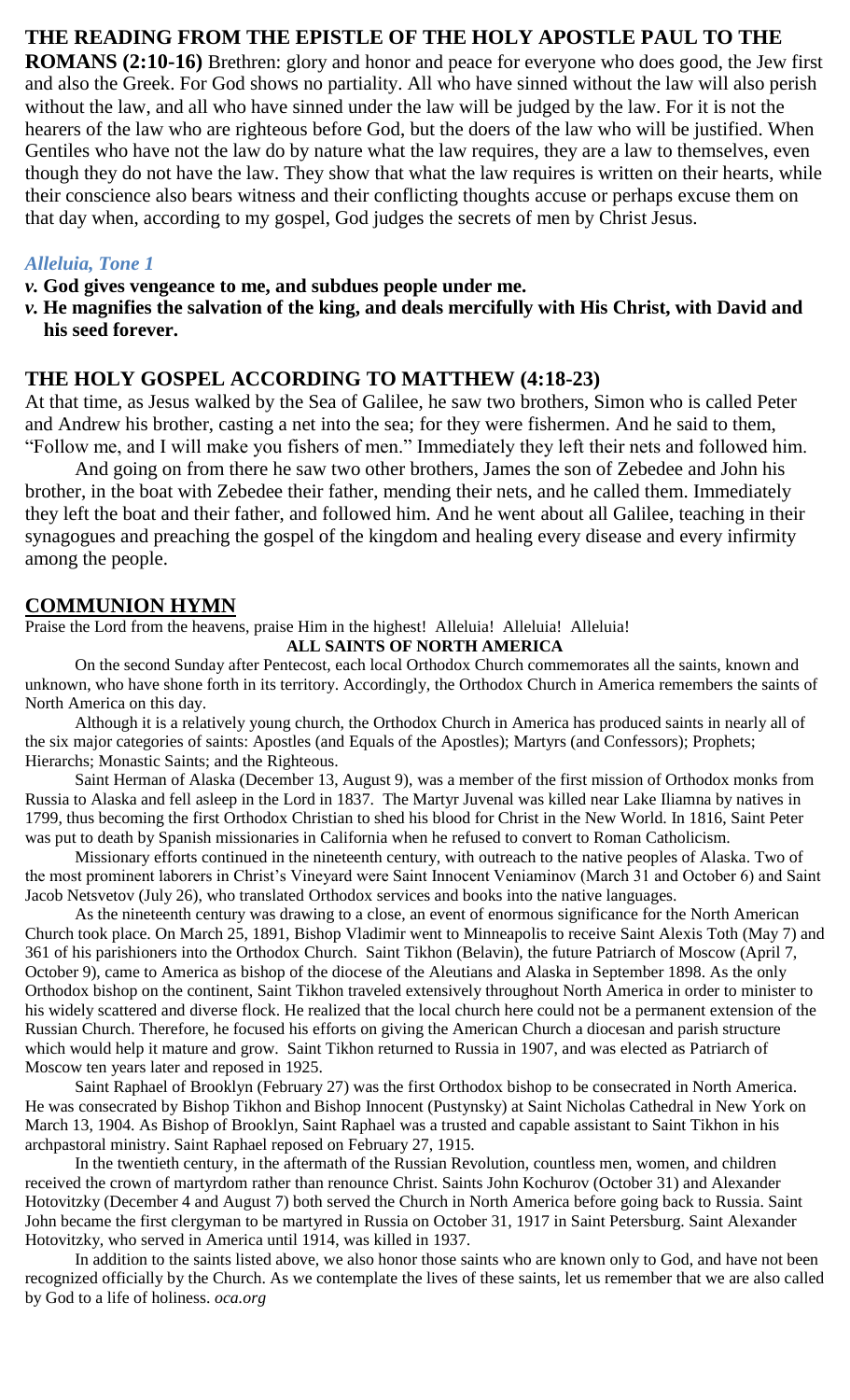# <u>ခရိုး</u>စ ခရို့စ ခရို့စ ခရို့စ ခရို့စ ခရို့စ ခရို့စ ခရို့စ ခရို့စ ခရို့စ ခရို့စ ခရို့စ ခရို့စ

#### **CANDLE INTENTIONS FOR THE HEALTH AND BLESSINGS OF**

| Christian in the transportance of the membership beloved to be                      |                      |
|-------------------------------------------------------------------------------------|----------------------|
| Happy Anniversary Angelo & Christine (50 yrs.)                                      | Mira & Stojan        |
| Health & God's blessing for the Panoff family                                       | Mira & Stojan        |
| Health of Andrew $\&$ Rimi and 50 yr. anniversary of marriage Angelo $\&$ Christine | The Gonsers          |
| Adelaida, Feodosiy, Oleg, Irina, Galina, Nikolay, Nikolay, Audrey, Vladislava       |                      |
| $&$ Kirill                                                                          | Irina Sivergina      |
| Health & God's blessings to Angelo & Christine Panoff on their $50th$ wedding       |                      |
| anniversary on June 2. May God grant them many more years.                          | Their family         |
| God's blessings for continued healing for Andrew Panoff & strength to him & his     |                      |
| parents Tom, Christine, sister Ellie and new expected baby sister                   | Baba & Dedo          |
| Happy Birthday Elijah George, Adam George & Helen Ethington                         | Stojan & Mira Prusac |
| Fr. Tom, Fr. Dimitri, Fr. Anthony, Aaron, Rimi, Allen, Deborah,                     |                      |
| JoAnn, Luba, Kosta, Jimmy, Laurie, David, Helen, Walt, Vladimir,                    |                      |
| Dorothy, Michael, Allison, Stojan, Mira, Bosa, Jeanette, Christopher, Nicholas,     |                      |
| Margaret, Joseph, Greg, Gladys, my family and friends                               | Joe Tome             |
| Special Intention                                                                   | Joe Tome             |
|                                                                                     |                      |
| <b>CANDLE INTENTIONS FOR BLESSED REPOSE</b>                                         |                      |
| Memory Eternal~Violet Economou                                                      | Mira & Stojan        |
| Vasiliy, Audrey, Galina, Nikolay, Vitaliy, Ekaterina, Ekaterina, Feodosiy &         |                      |
| Yuliya                                                                              | Irina Sivergina      |

ဆိုပြီးဝ သန္တြိ**လ သန္တြိုေ သန္တိုင္း သန္တိုင္း သန္တိုင္း သ**န္တိုင္း သန္တြိုင္း သန္တြိုင္း သန္တိုင္း သန္တိုင္း

**WELCOME** to all our friends and visitors. Please join us in our fellowship hall.

**PANCAKE CHARITY BREAKFAST** is provided today by the Church School high school class for the end of the school year. All proceeds from the breakfast will be used to purchase bus fare to be distributed by the YWCA for the women living there who need it. Please be generous!

**END OF 2016-2017 CHURCH SCHOOL YEAR** is today. Thank you to our teachers: Deborah Gonser-Adams, assistant Sarah Neely; Stephanie Price and Gabriel Paul and to our Coordinator, Matushka Lisa.

**LAY DELEGATES** to the Diocesan Congress-Sobor elected at June 3 special parish meeting: J. Joseph Tome & Sharon Jernigan.

**MACEDONIAN OPEN GOLF SCRAMBLE** The 38th Macedonian Open Golf Scramble will be held this year on Monday, June 18th at the Flint Elks Golf Club. Once again that is the Monday after Father's Day and would make a great Father's Day gift.

Everyone is encouraged to help out in any way they can. There are many sponsorship opportunities for Families and individuals who would like to support the event, from signs wishing "good luck" to signs "in memory" of a loved one. A sign sponsorship is a great advertising opportunity for any business. Whether it's for your business or one that you frequent, we encourage everyone to participate in getting new sign sponsors this year.

The Macedonian Open is our biggest fundraiser and we are hoping for an even bigger and better turnout this year. If you have any questions or know of someone who would like to help, please contact Angelo Panoff (angelo.panoff@stifel.com or 810-249-6031), Christine Panoff (capanoff@umflint.edu or 810-232-4868), Linda Branoff (branoff721@aol.com or 810-964-3654), George Branoff (george.branoff27@frontier.com or 810-252-5395) or Chris Nedanis (cned77@gmail.com or 810-877-0889).

#### **HOW CAN I HELP? I DON'T GOLF.**

- Donate money for prizes-any amount you can give would be very much appreciated to offset the cost of buying prizes.
- Donate a gift card-we are looking for gift cards to give as prizes in the amount of \$20 or \$25 similar to these: Visa gift cards, Meijer, Dunham's, Gas Cards, Restaurant cards, or any establishment you frequent.
- Donate a prize-donate a prize, whether it's golf related or not; or ask a business you frequent to make a donation (such as a gift card)
- Join us for dinner

**PARKING LOT RE-PAVING** The proceeds from last year and this year's Macedonian Open will go towards the repaving of the entire parking lot which will cost over \$100,000. With capital improvement funds and other funds on hand, that leaves a shortfall of \$35,000. If anyone would like to donate or dedicate a memorial fund or make an anonymous donation, please contact the office. If we do not raise the rest of the funds, we will be required to take a loan in order to complete the project.